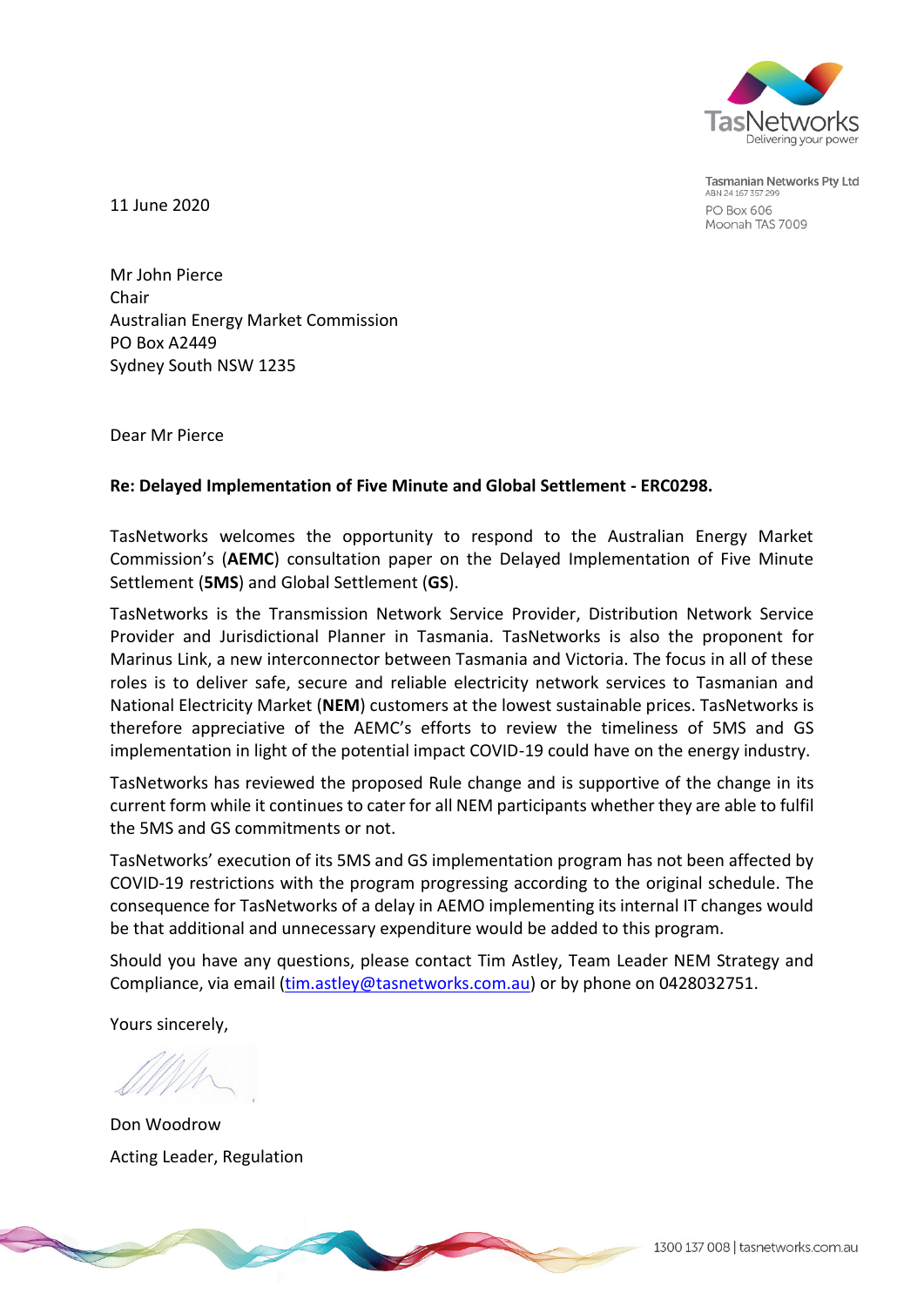# **AEMC**

## **ATTACHMENT 1** STAKEHOLDER FEEDBACK TEMPLATE

The template below has been developed to enable stakeholders to provide their feedback on the questions posed in this paper and any other issues that they would like to provide feedback on. The AEMC encourages stakeholders to use this template to assist it to consider the views expressed by stakeholders on each issue. Stakeholders should not feel obliged to answer each question, but rather address those issues of particular interest or concern. Further context for the questions can be found in the consultation paper. Stakeholders are also encouraged to provide evidence to support claims where possible.

## **SUBMITTER DETAILS**

| <b>ORGANISATION:</b> TasNetworks |                               |
|----------------------------------|-------------------------------|
| <b>CONTACT NAME:</b> Tim Astley  |                               |
| <b>EMAIL:</b>                    | Tim.astley@tasnetworks.com.au |
| <b>PHONE:</b>                    | 0428 032 751                  |
|                                  |                               |

## **CHAPTER 4** – SECTION 4.1 – TIME PERIOD FOR DELAY

#### **Question 1 – Time period for delay**

| a) If a delay to the start date of 5MS is necessary, is a<br>12-month delay appropriate? Alternatively, please<br>explain why another time period is preferable and,<br>if applicable, the implications on cash flow and<br>capacity? Would the rules need to commence at the<br>start of a quarter to align with the contract<br>market, or could 5ms commence mid-quarter?<br>What would be the impact of a mid-quarter<br>commencement? | TasNetworks has a neutral position with regard to the proposed rule change delay, on the assumption that it can still<br>transition as per the current schedule. TasNetworks will still be required to move the market systems modifications into its<br>production environment according to the current schedule due to vendor agreements already having been executed.<br>Should a delay be necessary, 12 months seems appropriate. Three months would not appear to to allow enough time to<br>implement change, and six months places the commencement during the Christmas/New Year period. |
|--------------------------------------------------------------------------------------------------------------------------------------------------------------------------------------------------------------------------------------------------------------------------------------------------------------------------------------------------------------------------------------------------------------------------------------------|--------------------------------------------------------------------------------------------------------------------------------------------------------------------------------------------------------------------------------------------------------------------------------------------------------------------------------------------------------------------------------------------------------------------------------------------------------------------------------------------------------------------------------------------------------------------------------------------------|
|--------------------------------------------------------------------------------------------------------------------------------------------------------------------------------------------------------------------------------------------------------------------------------------------------------------------------------------------------------------------------------------------------------------------------------------------|--------------------------------------------------------------------------------------------------------------------------------------------------------------------------------------------------------------------------------------------------------------------------------------------------------------------------------------------------------------------------------------------------------------------------------------------------------------------------------------------------------------------------------------------------------------------------------------------------|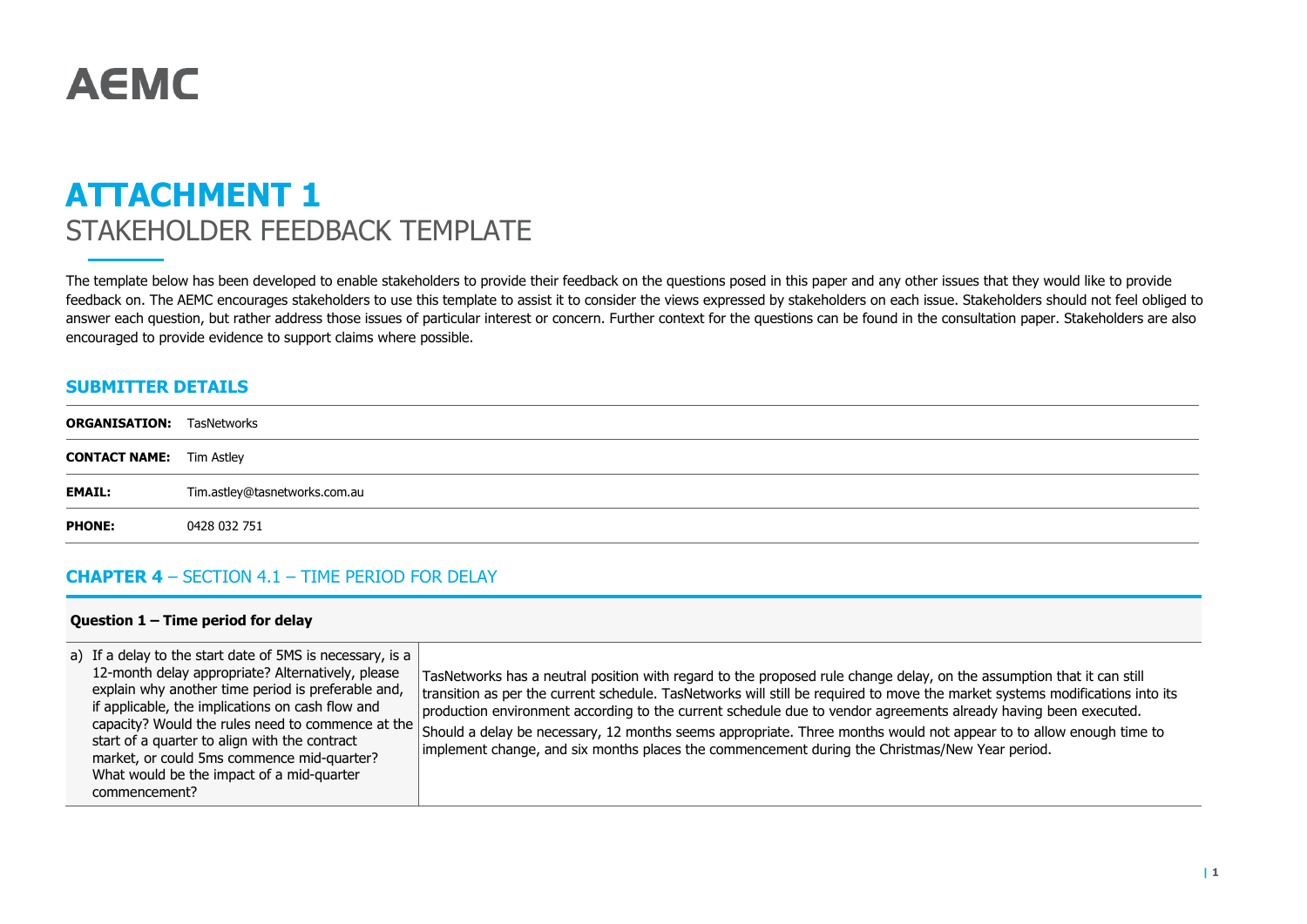#### **Stakeholder feedback** Delayed implementation of five minute and global settlement 14 May 2020

| b) What is the appropriate date for the<br>commencement of the 'soft' and 'hard' starts for<br>global settlement? Should this be a linear move by<br>the number of months of delay, or should the dates<br>change to another timeframe?                                                                                                                                           | The date should move in line with the delay to preserve the same lead in period to Global Settlement. |
|-----------------------------------------------------------------------------------------------------------------------------------------------------------------------------------------------------------------------------------------------------------------------------------------------------------------------------------------------------------------------------------|-------------------------------------------------------------------------------------------------------|
| c) If there is a 12-month delay to the start date of<br>5MS and GS, is it still appropriate that all new and<br>replacement meters (other than 4A) installed after<br>1 December 2018, and type 4A meters<br>installed after 1 December 2019, be required<br>to record and provide 5-minute data by 1<br>December 2022? If not, why and what time period<br>would be appropriate? | This question does not impact TasNetworks.                                                            |
| d) If global settlement is delayed, by what date should<br>AEMO prepare and publish the first report on<br>unaccounted for energy required under cl 3.15B(a)?                                                                                                                                                                                                                     | No comment.                                                                                           |
| e) C 11.112.6 states that AEMO must make and<br>publish the unaccounted for energy reporting<br>guidelines required under new cl 3.15.5B(d) by 1<br>December 2022. What is the appropriate date for<br>the publication of these reporting guidelines if there<br>is a delay to global settlement?                                                                                 | The AEMC should determine an appropriate timeframe in line with the delay.                            |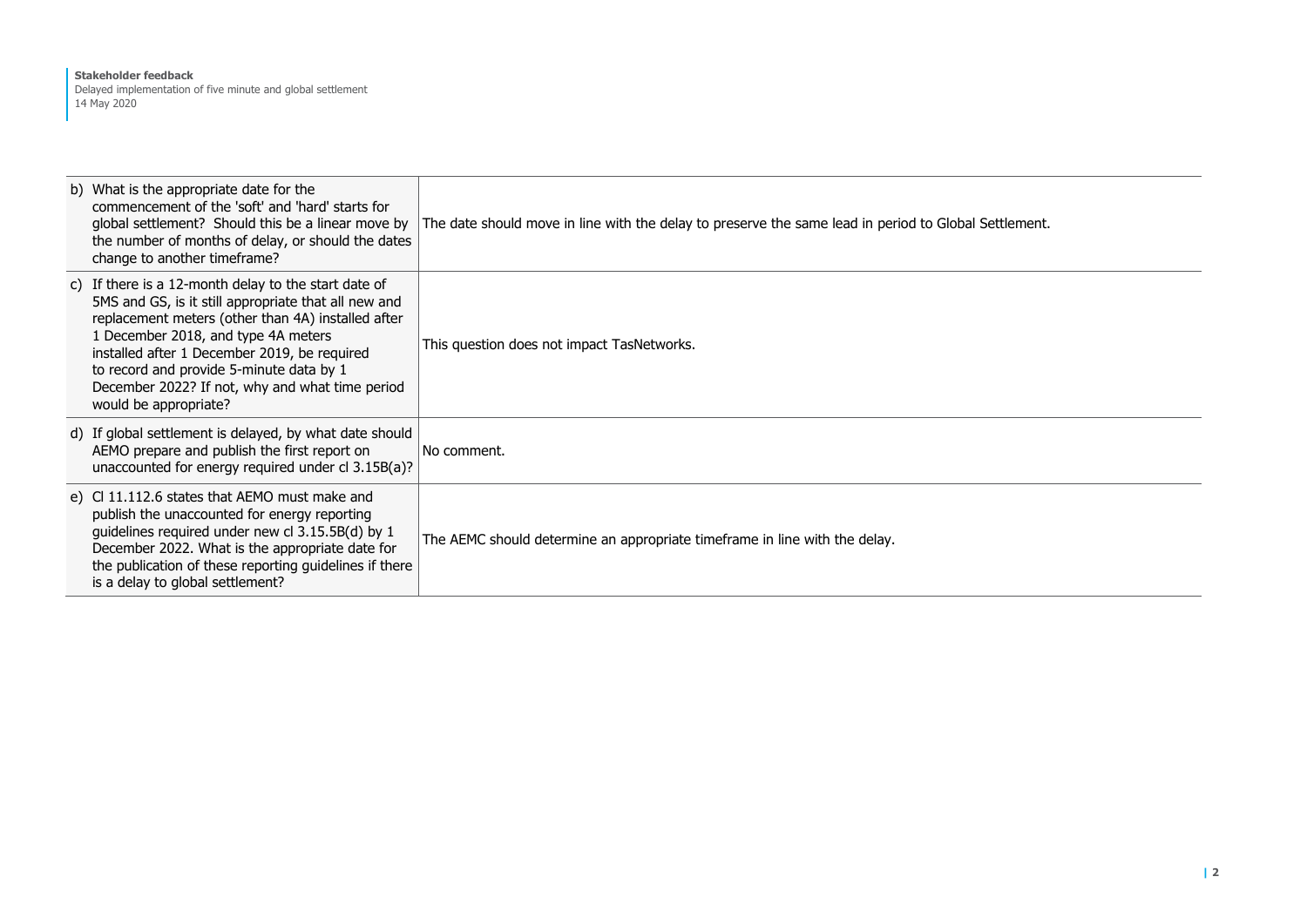## **CHAPTER 4** – SECTION 4.2 – PARTICIPANT COSTS AND CAPACITY

|  |  | Question 2 - Participant costs |  |
|--|--|--------------------------------|--|
|--|--|--------------------------------|--|

|                                                                                                                                                                                                                                                                                                                                                                                            | a) What is the expected impact of COVID-19 on<br>participant cash flows? How material is this impact?<br>How long are these cash flow impacts expected to<br>last?                                                                   | Any impacts of COVID-19 on TasNetworks' cash flows will have no impact on TasNetworks' ability to deliver the 5MS and GS<br>rule change requirements.                                                                                                                                                                                                                 |
|--------------------------------------------------------------------------------------------------------------------------------------------------------------------------------------------------------------------------------------------------------------------------------------------------------------------------------------------------------------------------------------------|--------------------------------------------------------------------------------------------------------------------------------------------------------------------------------------------------------------------------------------|-----------------------------------------------------------------------------------------------------------------------------------------------------------------------------------------------------------------------------------------------------------------------------------------------------------------------------------------------------------------------|
| b) For participants that are required to implement<br>changes to IT systems and procedures for 5MS and<br>GS, how would the proposed 12 month delay<br>impact your implementation costs? Please quantify<br>and provide evidence where possible. Any<br>confidential cost information will be treated as<br>confidential and redacted from submissions<br>published on the AEMC's website. |                                                                                                                                                                                                                                      | TasNetworks will still be required to move the market systems modifications into its production environment due to vendor<br>agreements already having been executed, therefore there is no or minimal implementation cost impact should there be a<br>delay to the rule change, on the assumption that TasNetworks can still transition as per the current schedule. |
|                                                                                                                                                                                                                                                                                                                                                                                            | c) To what extent can additional market testing<br>periods run by AEMO minimise costs associated<br>with the delayed commencement of 5MS and GS?<br>To what extent do participants rely on B2B data<br>flows for 5MS and GS testing? | Additional market testing periods will not minimise costs for TasNetworks.<br>TasNetworks is not explicitly reliant on market testing however participants will need environments ready and support from<br>AEMO during testing cycles.<br>TasNetworks has minimal reliance on B2B flows for 5MS and GS testing.                                                      |

| Question 3 - Participant capacity                                                                                                     |                                                                                                                                                                                                                                                                                                                                                                                                                                    |  |
|---------------------------------------------------------------------------------------------------------------------------------------|------------------------------------------------------------------------------------------------------------------------------------------------------------------------------------------------------------------------------------------------------------------------------------------------------------------------------------------------------------------------------------------------------------------------------------|--|
| d) To what extent has COVID-19 affected participants'<br>ability to implement the necessary changes for 5MS<br>and GS by 1 July 2021? | There has been minimal impact to TasNetworks' DNSP 5MS and GS Program to date. Funding, securing of project resources,<br>and execution of vendor agreements were all completed prior to the COVID-19 restrictions.<br>Border restrictions may impact on the TNSP's ability to engage service providers external to Tasmania to facilitate the<br>required metering exchanges, but this does not currently appear to be necessary. |  |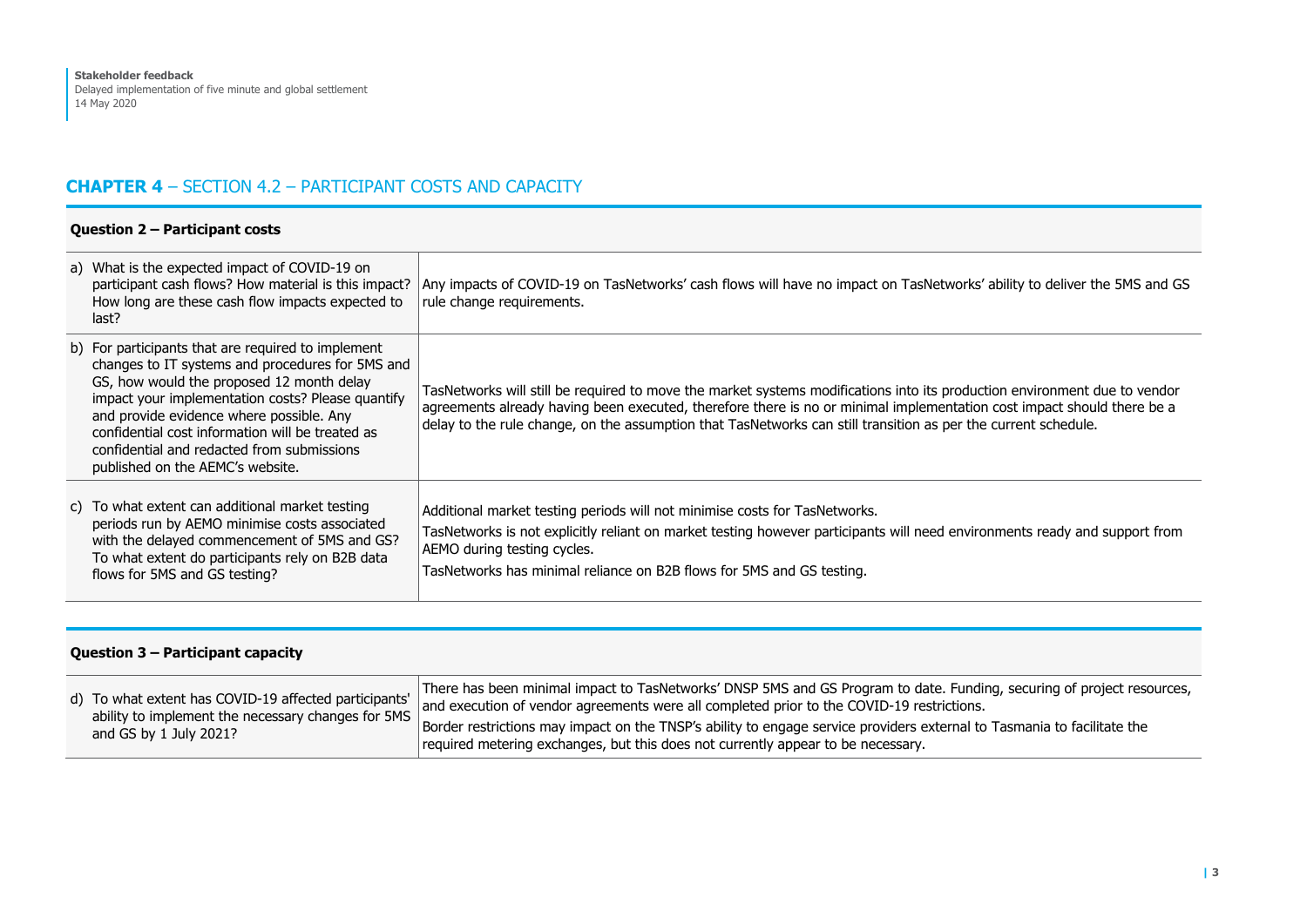## **CHAPTER 4** – SECTION 4.3 – ELECTRICITY CONTRACT MARKET IMPLICATIONS

| Question 4 - Electricity contract market                                                                                                                                                                              |                                |  |
|-----------------------------------------------------------------------------------------------------------------------------------------------------------------------------------------------------------------------|--------------------------------|--|
| a) To what extent have you purchased 5-minute cap<br>products for FY 2021-22? What would the impact of<br>a delay be to the value of those 5-minute cap<br>products as risk management products for your<br>business? | Not applicable to TasNetworks. |  |
| b) Would a delay to commencement of 5MS impact<br>swap, captions or any other financial hedging<br>products trading for FY2021-22 and beyond? If so,<br>how?                                                          | Not applicable to TasNetworks. |  |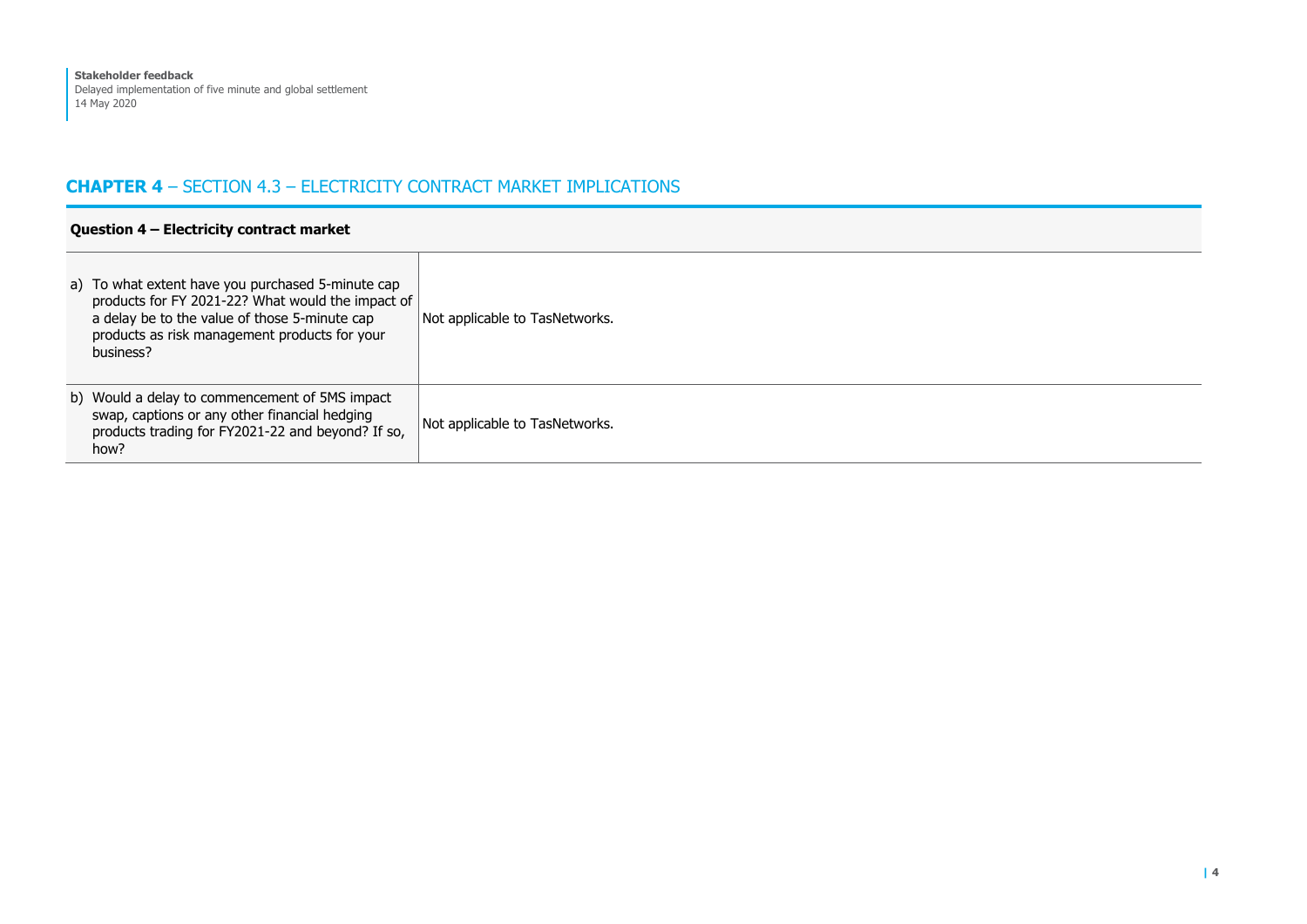## **CHAPTER 4** – SECTION 4.4 – DELAYED BENEFITS

| a) To what extent were investments that have been<br>made, or are planned to be made, in technologies<br>that are capable of responding to a five-minute<br>price signal, dependent on the 5MS rule<br>commencing on 1 July 2021, as opposed to other<br>factors? What effect would a 12-month delay have<br>on the expected return on investment for these<br>assets? Please quantify and provide evidence,<br>noting that submissions can be treated as<br>confidential if requested, or confidential information<br>can be redacted from submissions published on the<br>AEMC's website. | Not applicable to TasNetworks. |
|---------------------------------------------------------------------------------------------------------------------------------------------------------------------------------------------------------------------------------------------------------------------------------------------------------------------------------------------------------------------------------------------------------------------------------------------------------------------------------------------------------------------------------------------------------------------------------------------|--------------------------------|
| b) To what extent would a 12-month delay to the start<br>of 5MS and/or GS delay the realisation of<br>other benefits for individual participants and/or the<br>industry as a whole? Please quantify and provide<br>evidence, noting that submissions can be treated as<br>confidential if requested, or confidential information<br>can be redacted from submissions published on the<br>AEMC's website.                                                                                                                                                                                    | Not applicable to TasNetworks. |